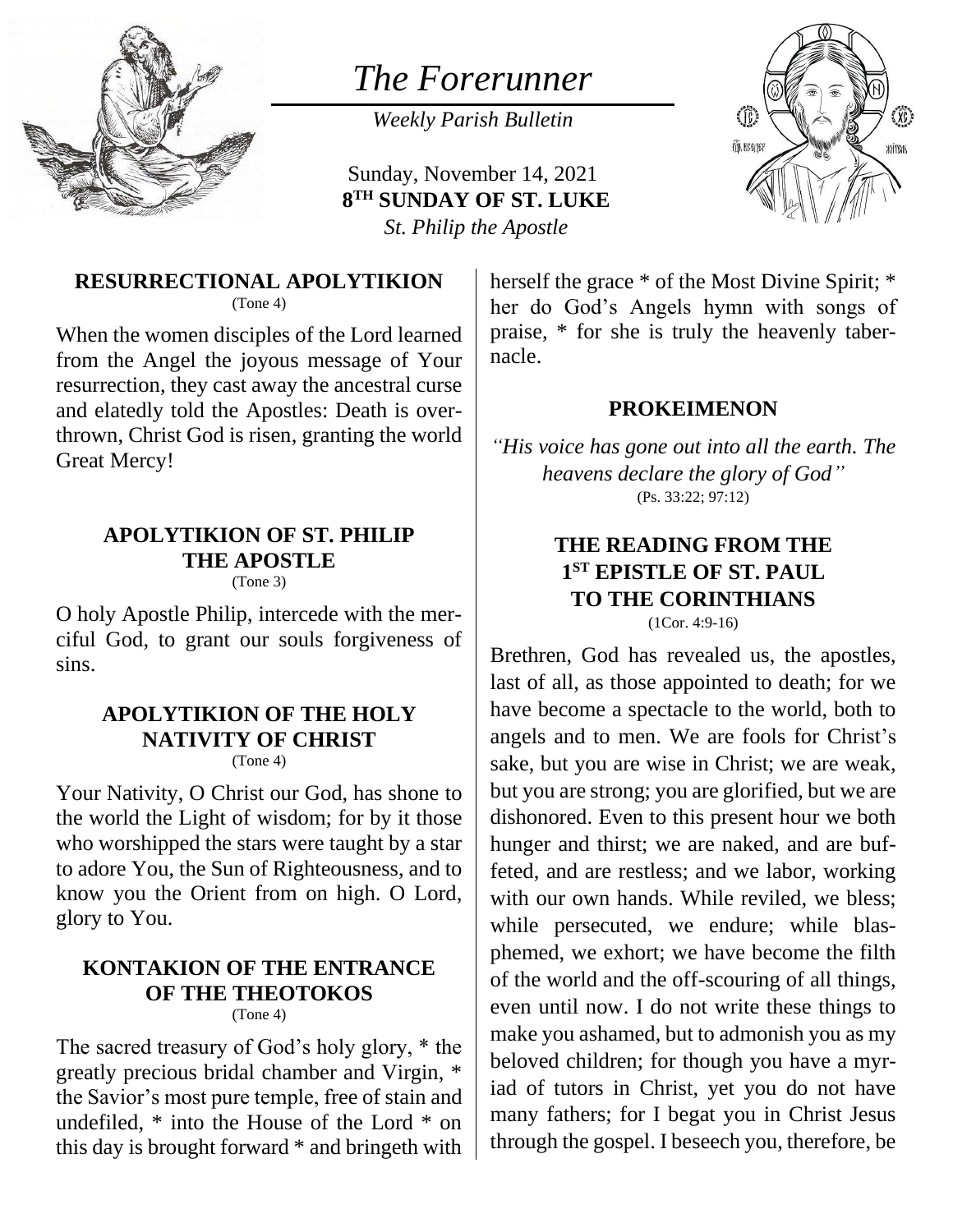# **THE READING FROM THE HOLY GOSPEL ACCORDING TO ST. LUKE**

(Luk. 10:25-37)

At that time, a lawyer stood up to put Jesus to the test, saying, "Teacher, what shall I do to inherit eternal life?" Jesus said to him, "What is written in the Law? How do you read?" And the lawyer answered, "You shall love the Lord your God with all your heart, and with all your soul, and with all your strength, and with all your mind; and your neighbor as yourself." And Jesus said to him, "You have answered right; do this, and you will live." But the lawyer, desiring to justify himself, said to Jesus, "And who is my neighbor?" Jesus replied, "A man was going down from Jerusalem to Jericho, and he fell among robbers, who stripped him and beat him, and departed, leaving him half dead. Now by chance a priest was going down that road; and when he saw him he passed by on the other side. So likewise a Levite, when he came to the place and saw him, passed by on the other side. But a Samaritan, as he journeyed, came to where he was; and when he saw him, he had compassion, and went to him and bound up his wounds, pouring on oil and wine; then he set him on his own beast and brought him to an inn, and took care of him. And the next day he took out two denarii and gave them to the innkeeper, saying, 'Take care of him; and whatever more you spend, I will repay you when I come back.' Which of these three, do you think, proved neighbor to the man who fell among the robbers?" The lawyer said, "The one who showed mercy on him." And Jesus said to him, "Go and do likewise".

**A MESSAGE FROM THE PRIEST**

*By: Fr. Michael Gillis*

Christ is in our midst!

The amazing power of repentance is such that what you do today can change the way God sees what you did yesterday, and not only yesterday, but all of your yesterdays. This may seem unfair to some of us because many of us think that God's relationship with humanity is based on justice. It doesn't seem just to us for God to forgive several years of sin just because we later repent. The scales don't seem to balance.

The people of Israel felt the same way, and both the prophets Jeremiah (ch. 18) and Ezekiel (chs. 18 and 33) deal with this very issue and explain the reason why God can forgive someone all of their sin if they repent. The reason, they argue, is that the sinner who repents reflects on their life, sees that it is not good, and turns away from the sin. That is, all of the sin—and the suffering that resulted in the sin brought the person to the place where they could finally see the futility of a selfish life. Seeing the emptiness that a life of sin has brought, the person turns to the Lord (repents), which is what God has wanted all along.

You see, God is indeed just, as the scripture tells us repeatedly; but God's justice is not like human justice. God's justice is more like what we call mercy. Or as the scripture puts it rather poetically, "mercy triumphs over justice."

When we sin we twist or pervert ourselves and hurt ourselves and others. In fact, it's this twisting, or spinning (to use a modern idiom), of reality that causes us to call good what is not good. Like Eve in the Garden of Eden, her conversation with the serpent twisted her perception of reality ("Did God really say?" "You

৩<del>,</del>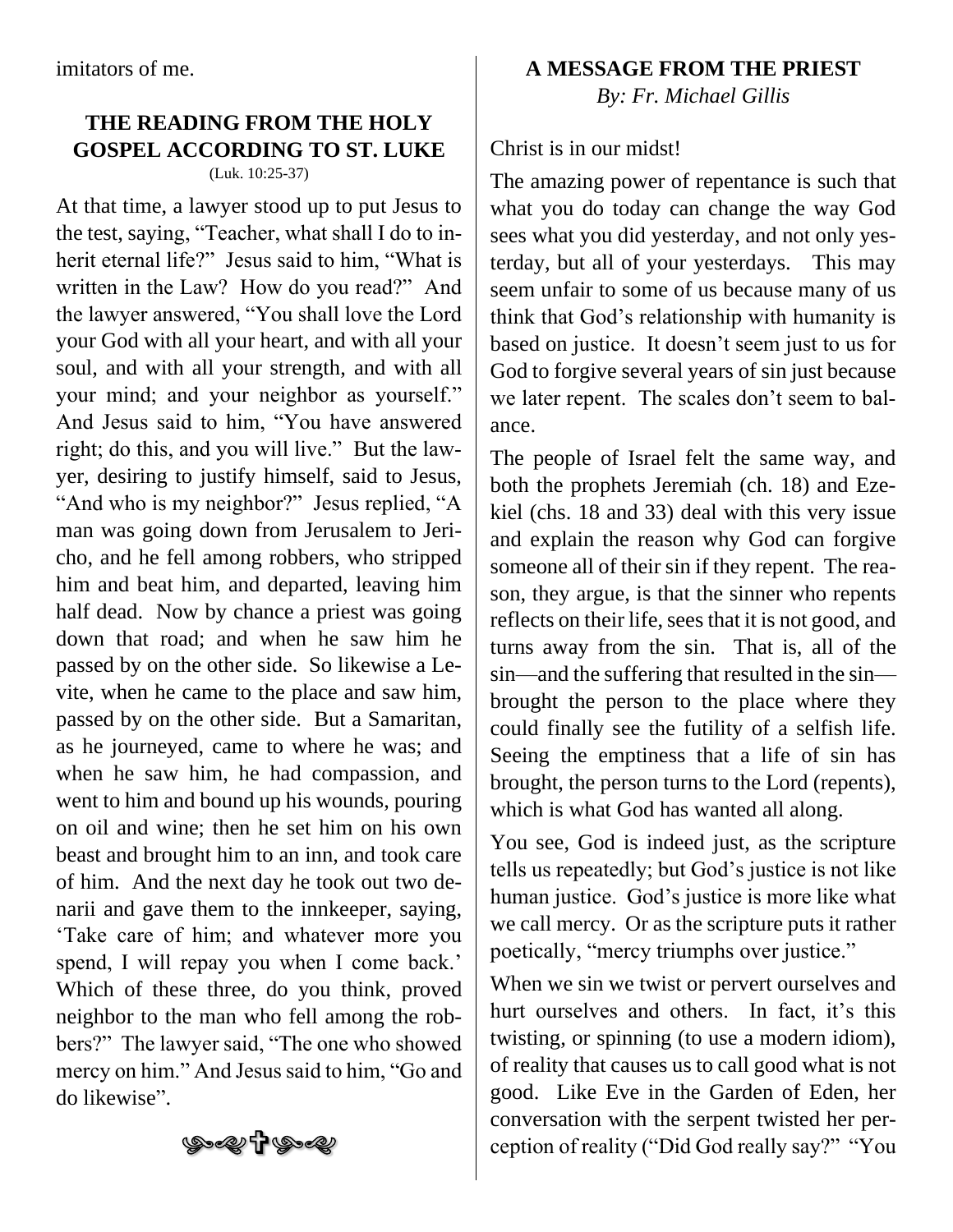will not surely die, but your eyes will be opened"). And with a twisted view, suddenly she saw the forbidden fruit as "good for food…pleasant to the eyes…desirable to make one wise." What was forbidden now seemed good, and in doing what seemed good to them, Adam and Eve did evil.

And the half-truth of the devil came about. Her eyes were indeed opened, but instead of seeing wisdom, she saw that she was naked causing her to experience shame. Adam and Eve's sin in the Garden fundamentally changed the way human beings come to God. That is, the very fact that we come to God is what is new. Instead of being born in Paradise, we are now born into a world in which sin begins to twist and pervert our perception of reality even before we realize there is a reality to perceive. But God has not abandoned us.

Just as the seed of the fruit brings forth the tree, so the fruit of a perverted view of reality brings forth suffering. And suffering gets our attention. In the Garden there was only good, but now we experience both good and evil, both pleasure and pain, both joy and sorrow. In the Garden Adam and Eve, experiencing only good, walked with God and were growing into who God had created them to be. Now, because of our sin (our sin, not just Adam and Eve's sin), we experience not only good, but also evil.

And have you noticed that it often feels like there is a lot more evil than good. I think that's because evil—pain, suffering, sorrow, death, sickness and all of the bad we see and experience—was not what we were created for. We were created to live in the goodness of God. That's why all that is bad feels so unnatural, so wrong. We realize "life shouldn't be like this!" I think this is what gets our attention and makes

us consider our life and turn our hearts and minds toward repentance. And this is what God has wanted for us all along. God longs for us to turn from perverted ways of thinking that lead to suffering and to turn toward Him so that our minds can be renewed (Romans ch.12).

The amazing power of repentance is that even in this fallen world we can begin to return to Paradise. We can leave what is behind, behind us. We can see the True Light and receive the Heavenly Spirit. We can humble ourselves, confessing our sins, and begin to be transformed by the renewing of our mind.

#### **PARISH ANNOUNCEMENTS**

If you wish to announce something on The Forerunner, please e-mail Elias Neto at [neto.elias@aol.com](mailto:neto.elias@aol.com) by Thursday

- The Fraser Valley Orthodox Youth Group every Thursday from 7:00 pm to 9:00 pm at 2051 Windsor Street, Abbotsford. For questions, please contact Chris Hawthorne at:  *[fraservalleyorthodoxyouth@gmail.com](mailto:fraservalleyorthodoxyouth@gmail.com)* Masks are mandatory for those attending, including youth leaders. On November 18, there will be a Board Games Night.
- The Nativity Fast begins this week. We fast to enter into the longing of all mankind for the coming of the Saviour.
- Next Saturday (November 20) at 12:00 pm we will begin our 5-week catechumen classes. We will discuss what Orthodox Christians believe and do, and why they believe and do it. All are welcome.
- Fr. Michael will be teaching a class for home schooled children on the Entry of the Theotokos into the Temple Thursday this week at 9:00 am. Please talk to Judi Petker if you are a homeschooler and would like to participate in future talks about Orthodox Church life and teaching.